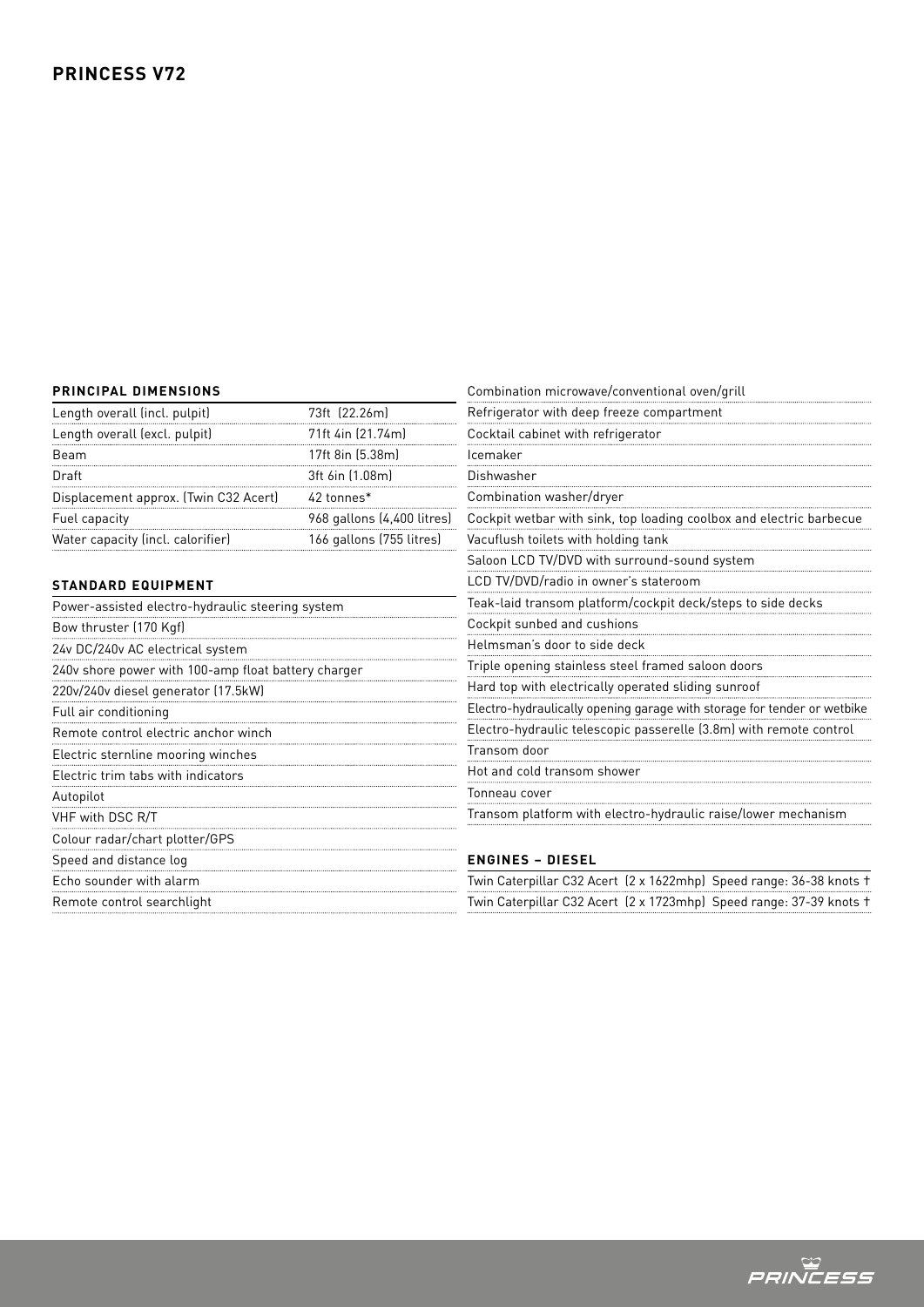# **PRINCESS V72**

#### **DECK FITTINGS**

- Reversible electric anchor winch with foredeck and helm position controls
- Self-stowing (40kg) Delta anchor with 90m of chain
- Bow rope storage locker
- Freshwater deck/anchor wash
- Walk through coachroof seating
- Coachroof sunbed area
- **Deck storage lockers for fenders and** foredeck sunbed cushions
- $\blacksquare$  Stemhead roller with automatic anchor launch and retrieve
- **Example Stainless steel bow, stern and spring** cleats (8)
- <sup>n</sup> Stainless steel pulpit and guardrails
- Two electric sternline mooring winches
- <sup>n</sup> Stainless steel coachroof handrails
- <sup>n</sup> Forecabin hatch
- PVC rubbing band with stainless steel insert
- Full set of IMCO navigation lights
- $\blacksquare$  Riding light
- **Exerchlight with remote control**
- Twin electric horns
- **Fuel and water fillers**
- Electro-hydraulic telescopic passerelle (3.8m) with remote control

# **COCKPIT**

- $\square$  Teak decking
- <sup>n</sup> U-shaped seating/dining area to starboard with folding teak table
- Cockpit lighting
- Tonneau cover
- **Stainless steel handrails**
- Cockpit wetbar including sink. icemaker with refrigerated coolbox, barbecue, storage and waste bin
- **Electro-hydraulically opening garage** with storage for tender or wetbike
- **Electric winch dinghy retrieval** system

#### **COCKPIT (CONTINUED)**

- Life raft storage
- <sup>n</sup> Access hatch to lazarette stowage space with gas strut support
- Transom door to optional crew cabin
- 220/240v shore support inlet in locker
- Loudspeakers linked to saloon surround sound system
- Twin cockpit gates leading to aft deck and to bathing platform with raise/ lower facility (400kg capacity), hot and cold transom shower, foldaway swimming ladder and teak decking

## **HELM POSITION**

- <sup>n</sup> Twin helm seats with electric adjustment
- AC/DC control systems panel
- Door to side deck
- Clear toughened glass windscreen for unimpaired night vision
- **Electric opening window portside**
- <sup>n</sup> Instrument panel
- **Full engine instrumentation**
- Fuel gauges
- **Electronic engine and gear shift** controls
- <sup>n</sup> Power-assisted electro-hydraulic steering
- <sup>n</sup> Bow thruster control
- Rudder position indicator
- Electro-hydraulic trim tab controls with indicators
- <sup>n</sup> Autopilot
- **N** VHF with DSC R/T
- <sup>n</sup> Colour radar (with scanner) and GPS/ chart plotter
- **Speed and distance log**
- Echo sounder with alarm
- Remote control searchlight
- <sup>n</sup> High-speed compass
- <sup>n</sup> Horn button
- Chart area with storage
- Twin windscreen wipers

### **HELM POSITION (CONTINUED)**

- Windscreen freshwater pressure wash
- Bilge pump controls with visual 'pump running' indicators
- <sup>n</sup> Fuel contamination alarm system
- Air conditioning outlets

## **DECK SALOON**

- $\blacksquare$  Full air conditioning
- U-shaped sofa with coffee table
- Sideboard unit incorporating LCD TV with powered lift linked to surround sound system, refrigerator, icemaker and bottle & glass storage
- Forward dining area
- **Portside electric opening window**
- **Blinds, curtains or sunscreens to all** windows and doors
- Overhead downlighters
- **Electric hardtop sliding roof**
- **Stainless steel framed triple sliding** saloon doors

#### **GALLEY**

- <sup>n</sup> Avonite (or similar) worktop
- $\blacksquare$  Stainless steel sinks with
- Monobloc mixer tap ■ 4-zone ceramic hob
- $E$  Extractor fan
- 
- Combination microwave/conventional oven with grill
- 8 place dishwasher
- Full height fridge/freezer
- <sup>n</sup> Storage cupboards, drawers and lockers
- $W$ aste bin
- <sup>n</sup> Combination washer/dryer and storage area below stairway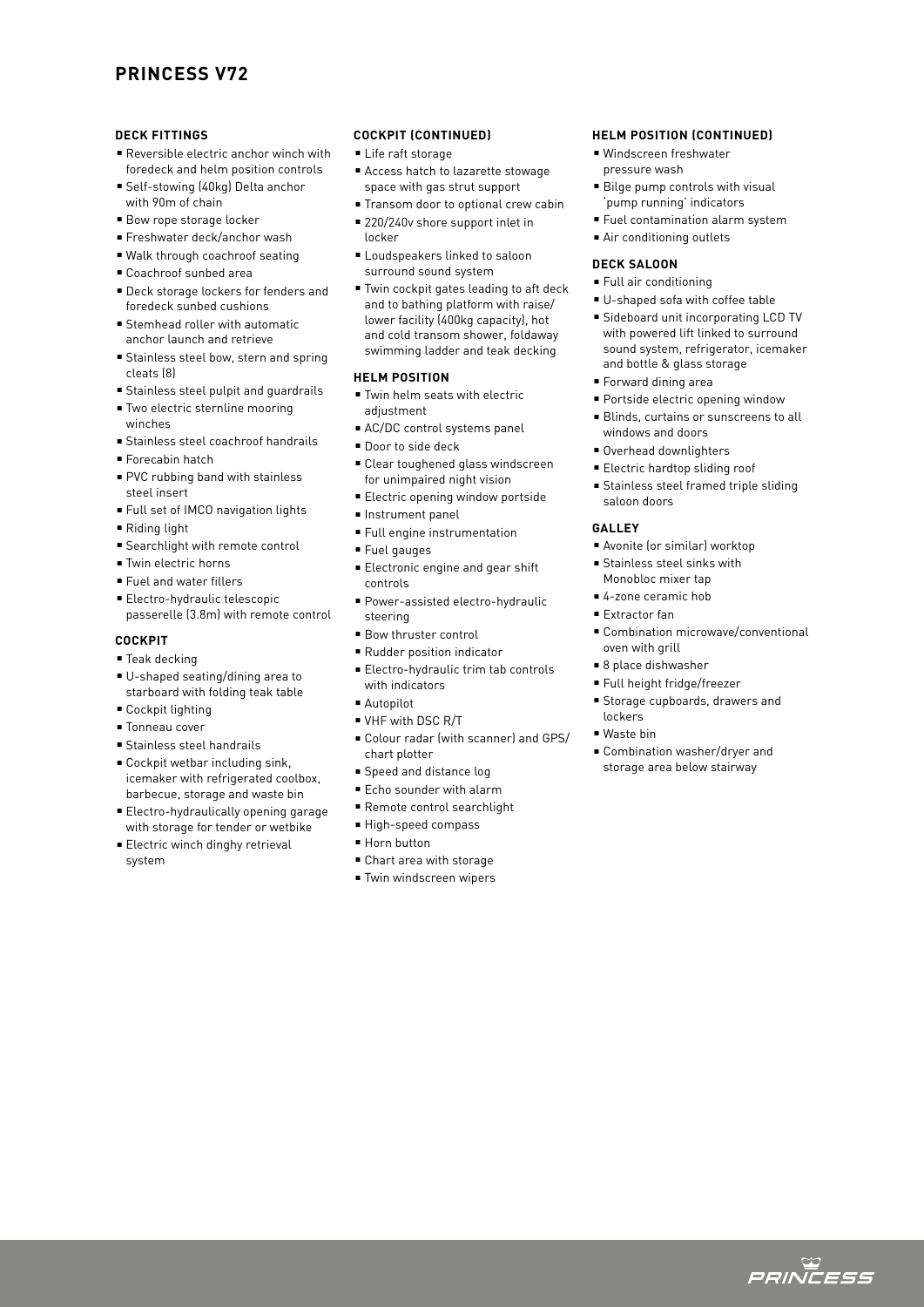# **PRINCESS V72**

#### **ACCOMMODATION**

- <sup>n</sup> All cabins feature opening and/or fixed portholes, 240v power points and air conditioning
- All bathrooms feature opening portholes, fresh water Vacuflush toilets with holding tanks and 240v shaver points

#### **OWNER'S STATEROOM**

- **Example 1** Large double bed with quilted bedspread
- **Dressing table**
- $\blacksquare$  Walk-in wardrobe
- $s$  Sofa
- **ELCD TV with surround sound** entertainment system
- <sup>n</sup> Drawers, cupboards and storage lockers
- Overhead and individual berth lights

# **En-suite shower/WC:**

- <sup>n</sup> Washbasin with Monobloc mixer tap
- **Separate shower cubicle with**
- automatic shower pump-out
- Extractor fan
- Mirror
- **Storage lockers**
- <sup>n</sup> Bidet

## **FORWARD GUEST CABIN**

- **Example 2** Large double bed with drawers below
- **Dressing table with stool**
- Wardrobe with shelves
- <sup>n</sup> CD/Radio
- <sup>n</sup> Drawers, cupboards and storage lockers
- <sup>n</sup> Overhead and individual berth lights
- Deck hatch and fixed skylights with integrated fly screen and blind

#### **En-suite shower/WC:**

■ Washbasin with Monobloc mixer tap **E** Separate shower cubicle with automatic shower pump-out

# **FORWARD GUEST CABIN (CONTINUED)**

# **En-suite shower/WC:**

- <sup>n</sup> Extractor fan
- $Mirror$
- Storage lockers

#### **STARBOARD GUEST CABIN**

- Two full-size single berths with sliding berth conversion double
- Wardrobe with shelves
- Storage lockers
- **Downlighters and individual** berth light

#### **En-suite shower/WC:**

- Washbasin with Monobloc mixer tap
- **E** Separate shower cubicle with automatic shower pump-out
- <sup>n</sup> Extractor fan
- $Mirror$
- Storage locker
- Additional access door from passageway

### **CREW CABIN**

- Full-size twin berths
- Storage lockers and hanging locker

### **En-suite shower/WC:**

- $N$ achhacin
- <sup>n</sup> Shower with automatic pump-out and extractor fan
- $Mirror$
- <sup>n</sup> Storage lockers

# **INTERIOR FINISH**

- Furniture finished in a choice of Serotina Cherry or Light Oak with either a satin or high gloss finish. Walnut is available as an option
- <sup>n</sup> Galley in choice of avonite (or similar) finish
- Bathroom worktops with avonite or similar finish

### **INTERIOR FINISH**

- Choice of upholstery fabrics, carpets
- and curtains from co-ordinated range
- Timber laid galley and helm floors

# **POWER AND DRIVE SYSTEMS**

- 5-bladed propellers in nickel aluminium bronze
- Bow thruster (182Kgf)
- **Engine room lighting**
- Power-assisted
- electro-hydraulic steering
- Electro-hydraulic trim tab controls with indicators
- Electronic engine controls
- **Freshwater supply point in** engine room
- **Engine room extractor fans with** electronic time delay

# **ELECTRICAL SYSTEMS**

## **24 Volt:**

- 4 x heavy duty batteries for engine starting
- $\bullet$  6 x heavy duty auxiliary batteries
- Engine alternators charge both banks of batteries via automatic switch charging system
- 2 x 80amp battery chargers charge both banks of batteries via an
- automatic switch charging system ■ Battery paralleling system with
- remote control at helm position ■ Remote battery master switches
- with control switch at main panel ■ Circuit breakers on all circuits
- 

# **220/240 Volt:**

- 17.5kW diesel generator with own starting battery and specially silenced exhaust
- Shore support inlet in cockpit
- Generator/shore support changeover switch